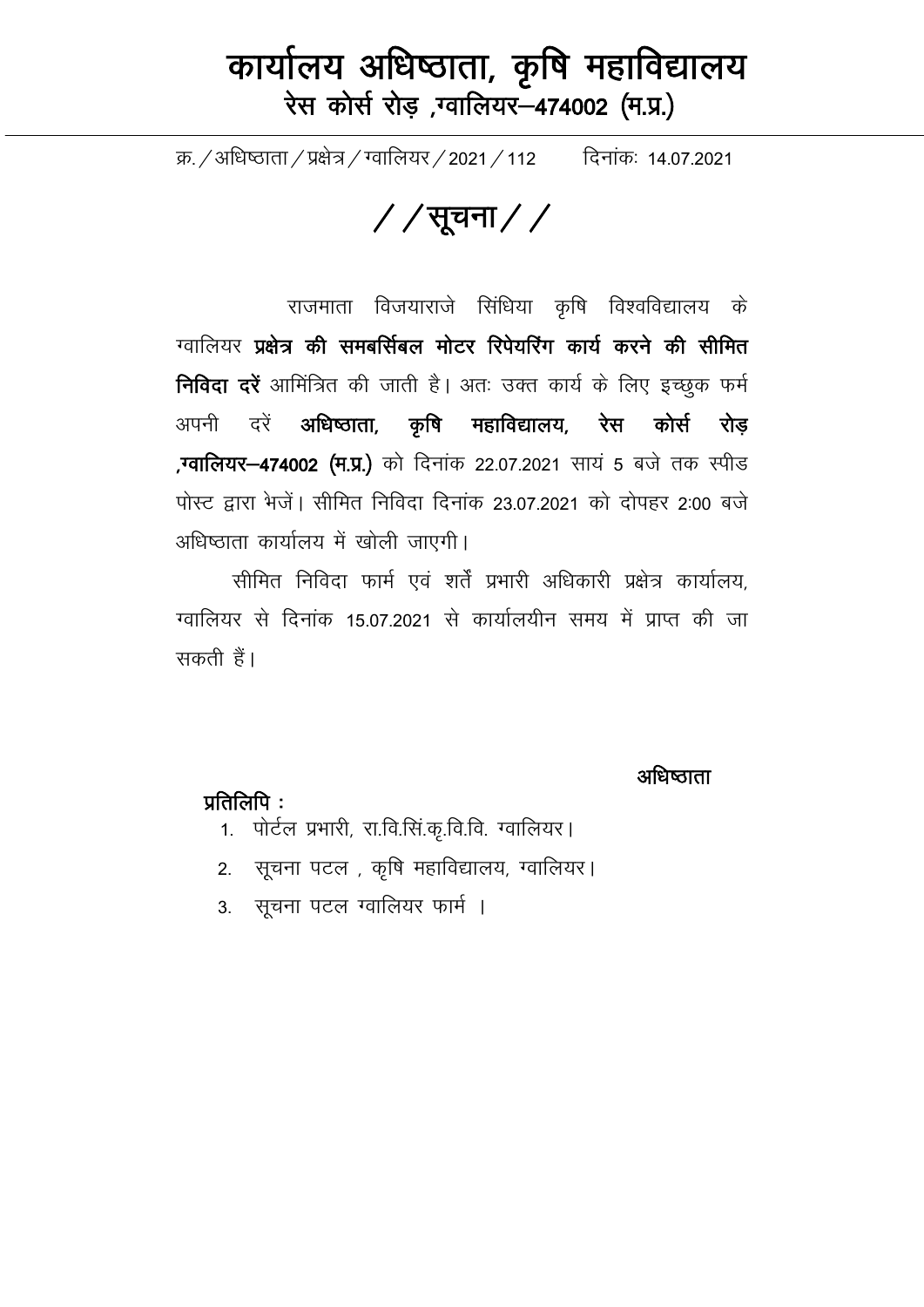## (1) **Short Tender Form**

Address ………………………………………………………….........................

……………………………………………………………………………………..

GST No. …………………………………………………………………………..

**Name of work** - Repairing/Servicing of Submersible Pump set and starter/control panel and Lower/Lifting/Installation

| S.               | <b>Description of work</b>                       | <b>Unit</b>                | Rate in |
|------------------|--------------------------------------------------|----------------------------|---------|
| No.              |                                                  |                            | rupees  |
| А.               | Repairing & Servicing of submersible motor       |                            |         |
|                  | pump set                                         |                            |         |
| 1.               | Submersible motor disassembling, testing and     |                            |         |
|                  | assembling                                       |                            |         |
| (i)              | 0.5 H.P to 2.0 H.P Single/Three phase            | Each                       |         |
| (ii)             | 3.0 H.P to 7.5 H.P Single / Three phase          | Each                       |         |
| (iii)            | 10.00 H.P to 20.0 H.P Single/Three phase         | Each                       |         |
| 2.               | of<br>Submersible<br>Rewinding<br>motor<br>with  |                            |         |
|                  | replacement of burnout wire, insulation film and |                            |         |
|                  | wood stick etc.                                  |                            |         |
| (i)              | 0.5 H.P to 2.0 H.P Single/Three phase            | Each                       |         |
| (ii)             | 3.0 H.P to 5.0 H.P Single / Three phase          | Each                       |         |
| (iii)            | 6.0 H.P to 7.5 H.P Single/Three phase            | Each                       |         |
| (iv)             | 10.0 H.P to 12.5 H.P Single/Three phase          | Each                       |         |
| (v)              | 15.0 H.P to 20.0 H.P Single/Three phase          | Each                       |         |
| 3.               | Rotor Sleeve machining                           | Each                       |         |
| 4.               | Replacement of motor bush 4 nos                  | Set                        |         |
| 5.               | Replacement of T.B. set with plate               |                            |         |
| 6.               | Replacement of water seal                        | Each                       |         |
| 7.               | <b>Replacement of Rotor sleeve</b>               | Set                        |         |
| $\overline{8}$ . | Repairing of stator slot                         | $\overline{\mathsf{L.S.}}$ |         |
| 9.               | Repairing of Key way by welding and machining    | Each                       |         |
| 10.              | Replacement of Cable leads (2 mtr.)              | Each                       |         |
| 11.              | Replacement of sand guard S.S                    | Each                       |         |
| 12.              | Replacement of motor connecting & Key            | Each                       |         |
| 13.              | Replacement of motor connecting                  | Each                       |         |
| 14.              | Replacement of lower/upper housing               | Each                       |         |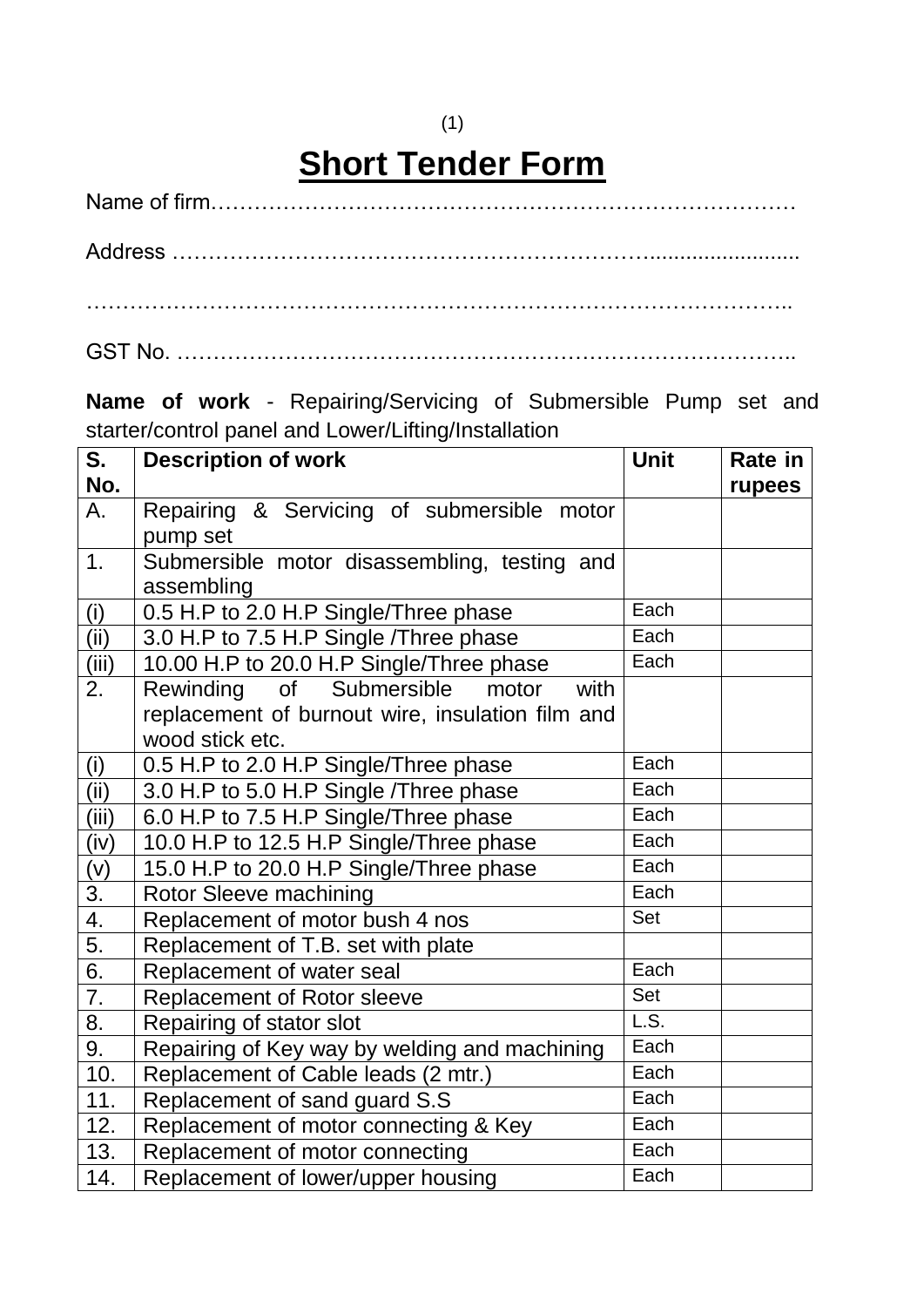| 15.  | <b>Replacement of motor Base</b>                | Each     |
|------|-------------------------------------------------|----------|
| 16.  | Replacement of stator flange                    | Each     |
| 17.  | Replacement of fange stud 4 nos                 | Set      |
| 18.  | Replacement of stator Lock                      | Each     |
| 19.  | Replacement of motor Tee Bolt and nut           | Each     |
| 20.  | Replacement of connecting stud 4 nos with nut   | Set      |
| 21.  | Replacement of drain plug                       | Each     |
| 22.  | Replacement of S.S. nut 8/10 mm                 | Each     |
| 23.  | Disassembling, checking<br>of<br>and<br>testing | Each     |
|      | submersible pump                                |          |
| 24.  |                                                 | Each     |
| (i)  | Assembling of submersible pump up to 8 stage    | Each     |
| (ii) | Add for above per stages                        |          |
| 25.  | Replacement of neckring                         | Each     |
| 26.  | Replacement of pump bush                        | Each     |
| 27.  | Replacement of impeller ss/nylon                | Each     |
| 28.  | Replacement of pump suction                     | Each     |
| 29.  | Replacement of pump Bowl                        | Each     |
| 30.  | Replacement of pump middle                      | Each     |
| 31.  | Replacement of pump D.O.                        | Each     |
| 32.  | Replacement of pump NRV                         | Each     |
| 33.  | Replacement of pump couple                      | Each     |
| 34.  | Check nut SS                                    | Each     |
| 35.  |                                                 | Each     |
| (i)  | Pump Tee Bolt up to 8 stage                     |          |
| (ii) | Add above 8 stage per stage                     | Each     |
| 36.  | Pump stud with nut                              | Each     |
| 37.  | MS nut 8/10 mm                                  | Each     |
| 38.  | SS nut 8/10 mm                                  | Each     |
| 39.  | Coupling & Setting motor pump and Testing       |          |
| (i)  | 0.5 H.P to 10 H.P                               | Each     |
| (ii) | 12.5 H.P to 20.0 H.P                            | Each     |
| 40.  | Painting of submersible pump set with two coat  |          |
|      | of Zink chromate primer & one coat of Anemal    |          |
|      | paint                                           |          |
| (i)  | Motor                                           | Each     |
| (ii) | Pump                                            | Each     |
| В.   | Lowering & Lifting of submersible pump set in   |          |
|      | the bore well                                   |          |
| (i)  | GI delivery pipe up to 300 feet                 | Each Job |